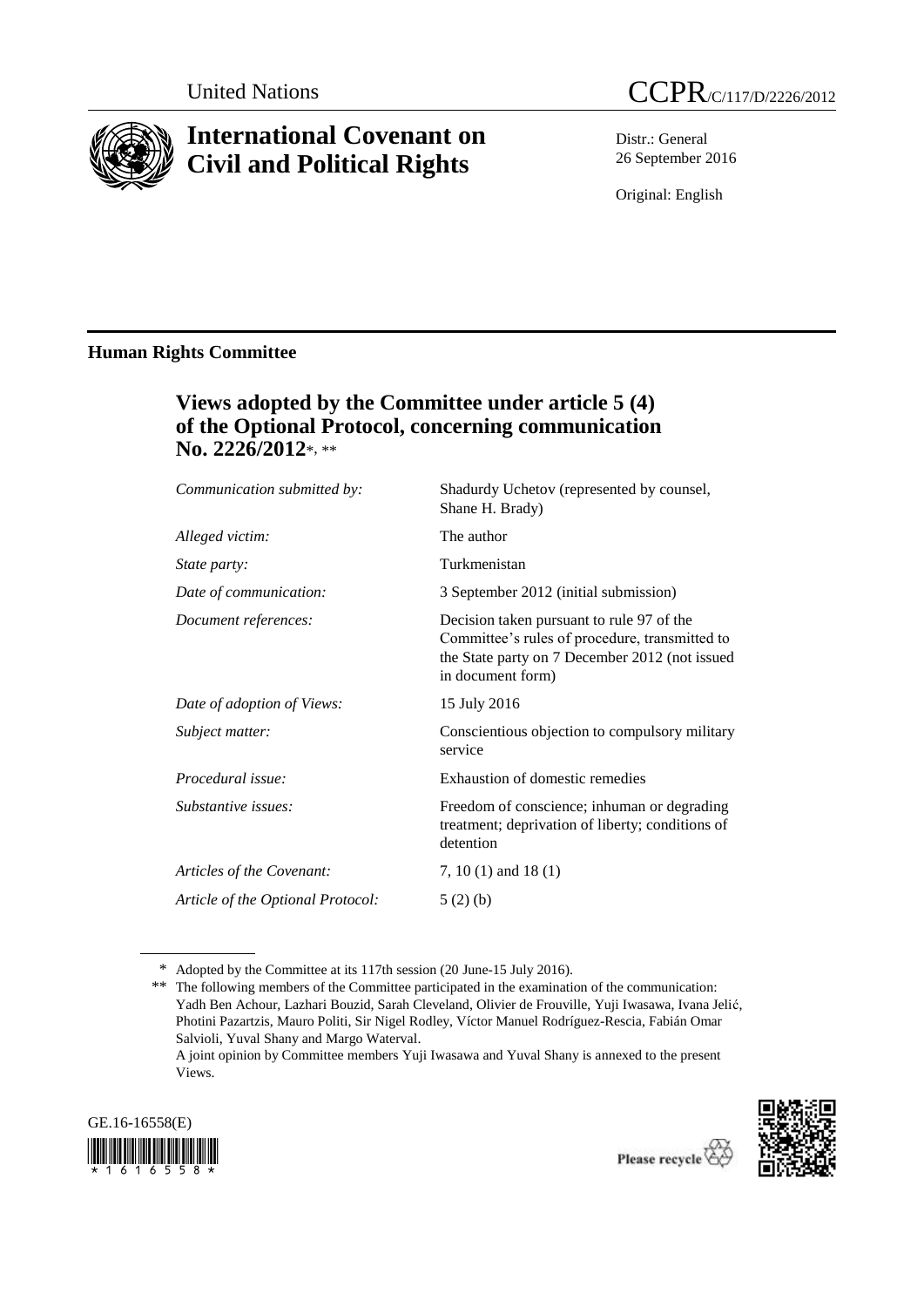1.1 The author of the communication is Shadurdy Uchetov, a national of Turkmenistan, born in 1988. He claims that the State party has violated his rights under articles 7 and 18 (1) of the Covenant. Although the author does not invoke article 10 of the Covenant specifically, the communication also appears to raise issues under that provision. The Optional Protocol entered into force for Turkmenistan on 1 August 1997. The author is represented by counsel, Shane H. Brady.

1.2 In his initial submission, the author requested that the Committee seek assurances from the State party that as an interim measure it would not subject him to a second criminal prosecution while his communication was pending before the Committee. On 7 December 2012, the Committee, acting through its Special Rapporteur on new communications and interim measures, decided not to accede to that request.

### **The facts as submitted by the author**

2.1 The author submits that he is a Jehovah's Witness. He has never been charged with a criminal or administrative offence other than his criminal conviction as a conscientious objector.

2.2 In the spring of 2006, he was called up by Dashoguz Regional Military Commissariat to perform his compulsory military service. In compliance with the summons, he met with representatives of the Military Commissariat and explained orally and in writing that as a Jehovah's Witness, his religious beliefs did not permit him to perform military service.<sup>1</sup> The author, however, expressed his willingness to perform alternative civilian service. His call-up was repeatedly deferred, but on 30 June 2009 he was charged under article 219 (1) of the Criminal Code<sup>2</sup> for refusing to perform military service.

2.3 On 13 July 2009, the author was tried before Dashoguz City Court. He explained that his religious beliefs as a Jehovah's Witness did not permit him to take up arms or learn warfare, and reiterated his willingness to fulfil his civil obligations by performing alternative civilian service. Dashoguz City Court convicted the author under article 219 (1) of the Criminal Code and sentenced him to 24 months of imprisonment, to be served in a general regime penitentiary. He was arrested in the courtroom.

2.4 On 11 August 2009, the Judicial Chamber for Criminal Cases of Dashoguz Regional Court rejected the author's appeal. The author's mother, at the request of her son, prepared a supervisory appeal to file with the Supreme Court of Turkmenistan. However, the administration of Dashoguz remand prison refused to provide the author with the text of the request for appeal in order for him to sign it. As a result, the time limit for filing a supervisory appeal expired. On 18 September 2009, the author's mother filed an application with the Prosecutor General of Turkmenistan requesting an extension of the time limit for filing a supervisory appeal with the Supreme Court. On 4 November 2009, the Prosecutor General's Office rejected that application, noting that there was no basis for reversing the court decision in that case.

<sup>&</sup>lt;sup>1</sup> The Military Service and Military Duty Act does not recognize a person's right to exercise conscientious objection to military service and does not provide for any alternative military service. For recommendations received by Turkmenistan in the context of the Act, see, inter alia, the report of the Special Rapporteur on freedom of religion or belief on her mission to Turkmenistan (A/HRC/10/8/Add.4), para. 68, and the Committee's concluding observations on the initial report of

Turkmenistan (CCPR/C/TKM/CO/1), para. 16. <sup>2</sup> Article 219 (1) of the Criminal Code provides that evasion of the draft for military service in the absence of legal grounds for exemption from such service shall be punished with correctional labour for up to two years or imprisonment for up to two years.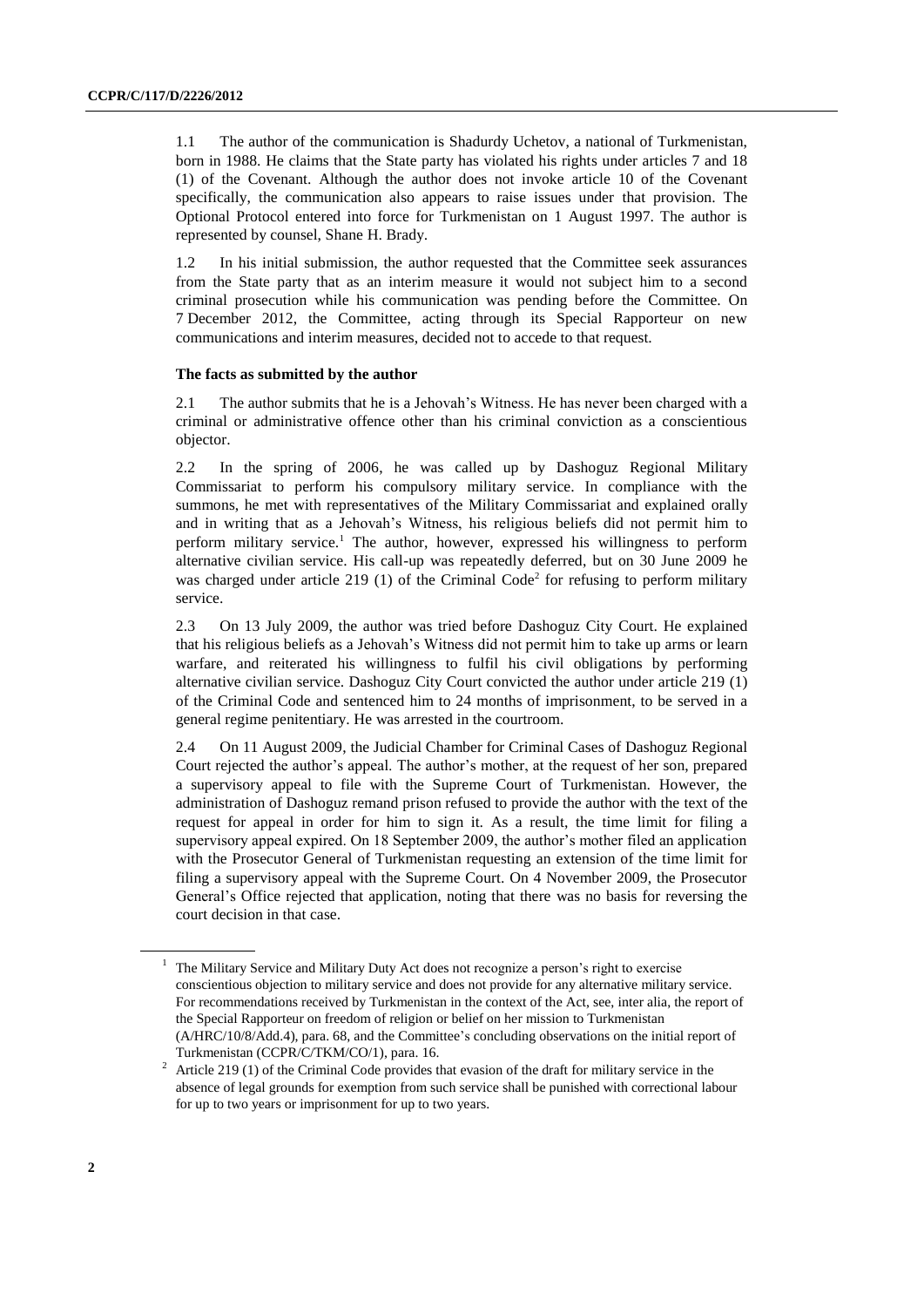2.5 After the author's arrest, he was initially detained for 34 days in a holding cell at the women's detention facility in Dashoguz. On 17 August 2009, he was transferred to the LBK-12 prison located near the town of Seydi and immediately placed in an isolation cell for 10 days.

2.6 Over the course of the author's imprisonment, he was placed in a punishment cell three times, each time for a period of three days. Although the official reason for his punishments was the alleged violation of prison rules, the author submits that in reality he was singled out for harsh treatment because of his religious beliefs as a Jehovah's Witness. While in the punishment cell, he was made to sleep on the bare concrete floor even in winter. On one occasion, the author was placed in a so-called "strict control ward" for a period of one month. The conditions of detention in that ward were the same as in the punishment cell, except that he was given a bed at 10 p.m. every day and fed three times a day. One day, seven or eight officers from the special police forces entered the ward wearing balaclavas. They questioned him about his beliefs and then repeatedly beat him with their batons, causing him serious head injuries. The prison authorities allowed his relatives to visit him once a month but they did not allow him visits from friends.

2.7 On 13 July 2011, the author was released from prison, but for the first two months after his release he was required to report regularly to Dashoguz Police Department. The author submits that he faces the prospect of being called up again for military service and being imprisoned as a conscientious objector.<sup>3</sup>

2.8 The author submits that he has exhausted all reasonable domestic remedies concerning his claim under article 18 (1) of the Covenant prior to filing his communication to the Committee. He adds that the courts in Turkmenistan have never ruled in favour of a conscientious objector to military service and that the justice system in Turkmenistan is perceived as being ineffective and lacking independence. <sup>4</sup> As to the alleged violation of article 7 of the Covenant, the author maintains that there was no effective domestic remedy available to him. He refers to the concluding observations of the Committee against Torture on the initial report of Turkmenistan, in which the Committee expressed concern about the lack of an independent and effective complaint mechanism in the State party for receiving and conducting impartial and full investigations into allegations of torture, in particular of convicted prisoners and pretrial detainees (CAT/C/TKM/CO/1, para. 11 (a)).

#### **The complaint**

3.1 The author claims that his imprisonment on the ground of his genuinely held religious beliefs expressed in his conscientious objection to military service in itself constitutes inhuman or degrading treatment within the meaning of article 7 of the Covenant.

3.2 The author also claims a violation of article 7 of the Covenant because of his illtreatment while in detention and because of the detention conditions in the LBK-12 prison. In that regard, he refers, inter alia, to the report of the Turkmenistan Independent Lawyers Association of February 2010, which noted that the LBK-12 prison was located in a desert where in winter, temperatures reached minus 20°C and in summer, 50°C. The prison was

<sup>&</sup>lt;sup>3</sup> Article 18 (4) of the Military Service and Military Duty Act permits repeated call-up for military service and stipulates that a person refusing military service is exempt from further call-up only after he has received and served two criminal sentences. See communication No. 2218/2012, *Abdullayev v. Turkmenistan*, Views adopted on 25 March 2015.

<sup>4</sup> The author refers to the European Court of Human Rights, *Kolesnik v. Russia* (application No. 26876/08), judgment of 17 June 2010, paras. 54-58, 68, 69 and 73, and the concluding observations of the Committee against Torture on the initial report of Turkmenistan (CAT/C/TKM/CO/1), para. 10.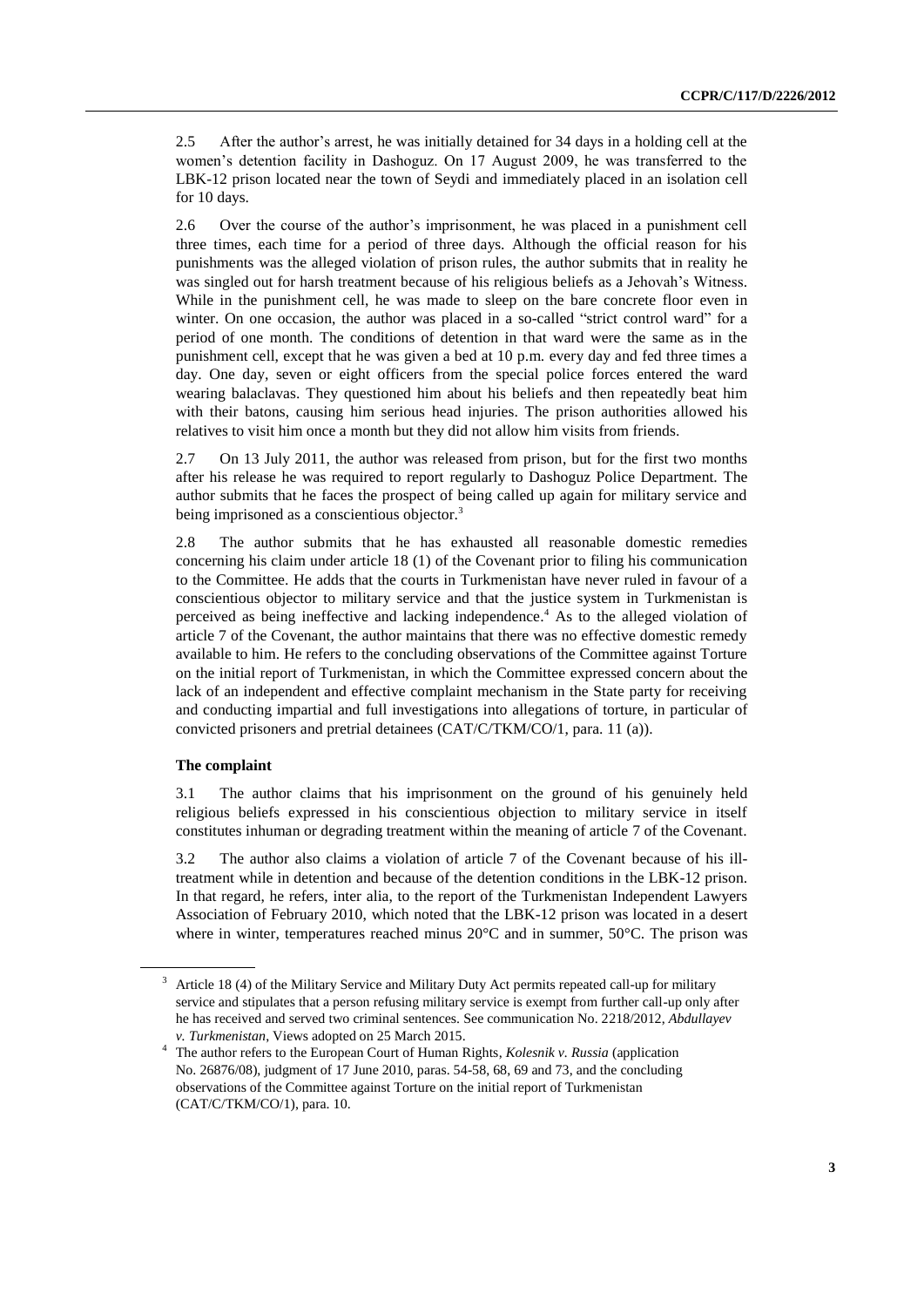overcrowded, and prisoners infected with tuberculosis and skin diseases were kept together with healthy inmates. Although the author does not invoke it specifically, the communication also appears to raise issues under article 10 of the Covenant.

3.3 The author claims that his prosecution, conviction and imprisonment for refusing to perform compulsory military service owing to his religious beliefs and conscientious objection have violated his rights under article 18 (1) of the Covenant.<sup>5</sup> He notes that he repeatedly informed the Turkmen authorities that he was willing to fulfil his civil duty by performing genuine alternative service; however, the State party's legislation does not provide for such an alternative.

3.4 The author requests that the Committee direct the State party to: (a) acquit him of the charges under article 219 (1) of the Criminal Code and expunge his criminal record; (b) provide him with appropriate compensation for the non-pecuniary damages suffered as a result of his conviction; and (c) provide him with appropriate monetary compensation for the legal expenses incurred in submitting his communication to the Committee.

#### **State party's observations on admissibility and the merits**

4. On 17 March 2014, the State party submitted its observations on admissibility and the merits of the communication. It informed the Committee that the author's case had been carefully considered by the relevant law enforcement bodies of Turkmenistan and no reason had been found to appeal the court's decision. The criminal offence committed by the author was determined accurately according to the Criminal Code of Turkmenistan. Under article 41 of the Constitution, protecting Turkmenistan was the sacred duty of every citizen, and general conscription was compulsory for male citizens. The author did not meet the criteria of persons eligible to be exempted from military service, as provided for under article 18 of the Military Service and Military Duty Act. 6

### **Author's comments on the State party's observations**

5.1 On 14 May 2014, the author submitted that, in its observations on admissibility and the merits, the State party had not disagreed with any of the facts set out in the communication. The only attempted justification raised by the State party had been its assertion that the author had been convicted as a conscientious objector to military service because he did not qualify for an exemption from military service under article 18 of the Military Service and Military Duty Act. According to the author, the State party's submission shows total disregard for its commitments under article 18 of the Covenant and the Committee's jurisprudence, which upholds the right to conscientious objection to

<sup>5</sup> See, for example, communications Nos. 1853/2008 and 1854/2008, *Atasoy and Sarkut v. Turkey*, Views adopted on 29 March 2012, paras. 10.4 and 10.5.

<sup>6</sup> Article 18 of the Military Service and Military Duty Act, as amended on 25 September 2010, stipulates that the following citizens shall be exempted from military service: (a) those who have been declared unfit for military service for health reasons; (b) those who have performed military service; (c) those who have performed military or another form of service in the armed forces of another State in accordance with international agreements entered into by Turkmenistan; (d) those who have been convicted twice of committing a minor crime or convicted of a crime of medium gravity, a grave crime or an especially grave crime; (e) citizens with an academic degree, approved in accordance with the legislation of Turkmenistan; (f) sons or brothers of those who died as a result of carrying out military duties during military service or military training; and (g) sons or brothers of those who, as a result of a disease contracted as a consequence of a wound or as a result of injury or contusion, have died within one year from the day of discharge from military service (after completion of military training) or of those who, as a result of performing military service, have become disabled during military service or military training.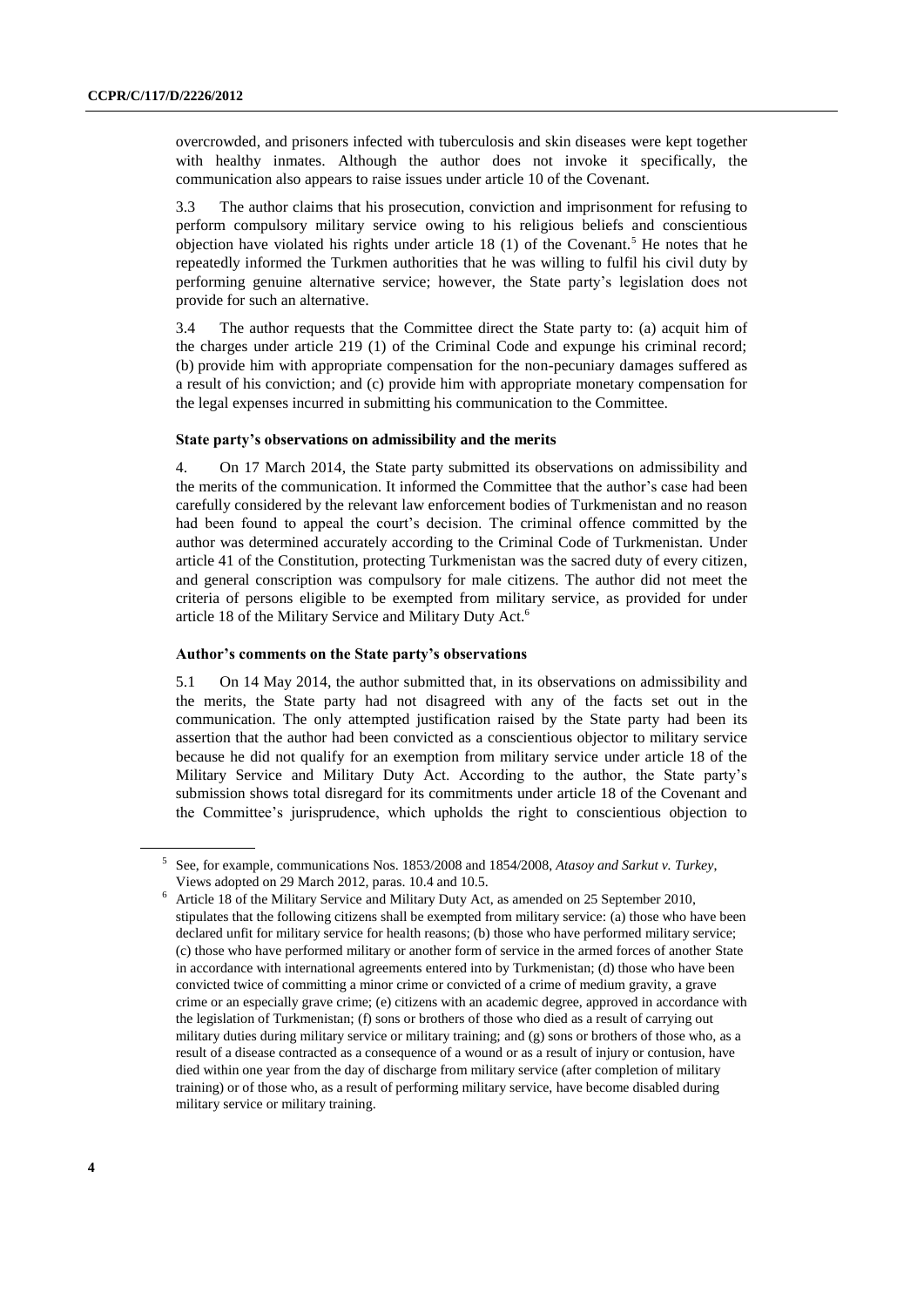military service. Furthermore, the State party had not contested the author's allegations that he had suffered inhuman and degrading treatment at the hands of law enforcement and prison officers, contrary to article 7 of the Covenant.

5.2 The author requests that the Committee conclude that his prosecution and conviction violated his rights under articles 7 and 18 (1) of the Covenant.

### **Issues and proceedings before the Committee**

#### *Consideration of admissibility*

6.1 Before considering any claim contained in a communication, the Committee must decide, in accordance with rule 93 of its rules of procedure, whether the case is admissible under the Optional Protocol.

6.2 The Committee has ascertained, as required under article 5 (2) (a) of the Optional Protocol, that the same matter is not being examined under another procedure of international investigation or settlement.

6.3 The Committee recalls its jurisprudence to the effect that authors must avail themselves of all domestic remedies in order to fulfil the requirement of article 5 (2) (b) of the Optional Protocol, insofar as such remedies appear to be effective in the given case and are de facto available to the author.<sup>7</sup> The Committee notes the author's assertion that there are no effective remedies available to him in the State party with regard to his claims under articles 7, 10 and 18 (1) of the Covenant. <sup>8</sup> The Committee also notes the State party's assertion that the author's case had been carefully considered by the relevant law enforcement bodies of Turkmenistan and no reason had been found to appeal the court's decision, and that the State party has not contested the author's argumentation concerning the exhaustion of domestic remedies. In these circumstances, the Committee considers that it is not precluded by article 5 (2) (b) of the Optional Protocol from examining the communication.

6.4 The Committee considers that the author's claims under articles 7, 10 and 18 (1) of the Covenant are sufficiently substantiated for the purposes of admissibility, declares them admissible and proceeds to their examination on the merits.

#### *Consideration of the merits*

7.1 The Committee has considered the communication in the light of all the information made available to it by the parties, as provided for under article 5 (1) of the Optional Protocol.

7.2 The Committee notes the author's claim that he was singled out for harsh treatment, such as placement in the isolation cell for 10 days immediately after his arrival at the LBK-12 prison, placement in a punishment cell on three occasions and beatings by officers from the special police forces while he was detained in the "strict control ward", because of his religious beliefs as a Jehovah's Witness. The State party has not refuted those allegations, nor provided any information in that respect. In the circumstances, due weight must be

<sup>7</sup> See, for example, communication No. 2097/2011, *Timmer v. Netherlands*, Views adopted on 24 July 2014, para. 6.3.

<sup>8</sup> See communications No. 2221/2012, *Mahmud Hudaybergenov v. Turkmenistan*, Views adopted on 29 October 2015, para. 6.3; No. 2222/2012, *Ahmet Hudaybergenov v. Turkmenistan*, Views adopted on 29 October 2015, para. 6.3; and No. 2223/2012, *Japparow v. Turkmenistan*, Views adopted on 29 October 2015, para. 6.3.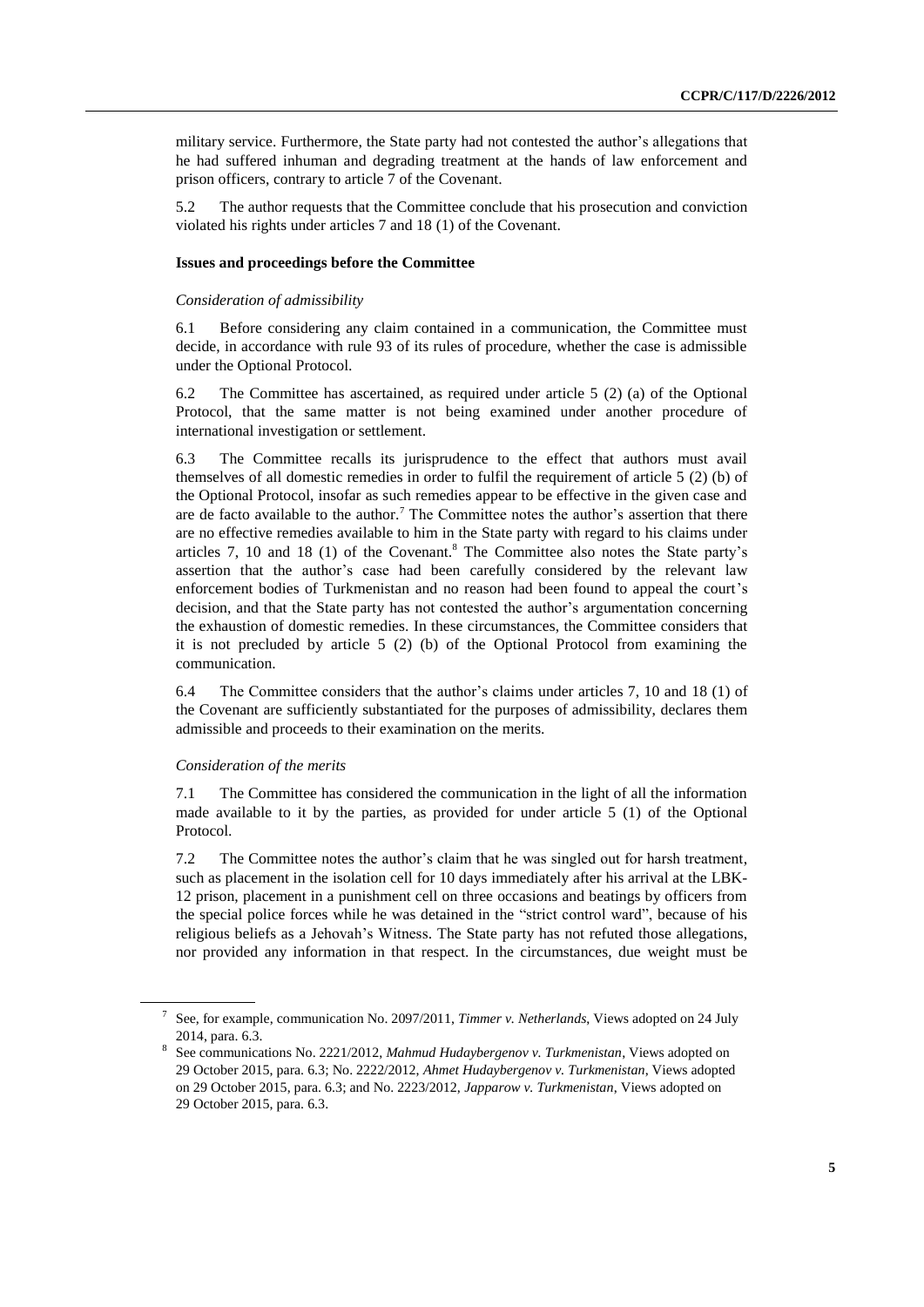given to the author's claim. Accordingly, the Committee concludes that the facts as presented reveal a violation of the author's rights under article 7 of the Covenant.

7.3 The Committee notes the author's claims concerning the conditions he endured at the LBK-12 prison during his imprisonment from 17 August 2009 to 13 July 2011, including his confinement in a bare concrete cell as a method of punishment, and exposure to extreme heat in summer and extreme cold in winter. The Committee also notes that those allegations were not contested by the State party and that they are consistent with the findings of the Committee against Torture in its concluding observations on the initial report of the State party (CAT/C/TKM/CO/1, para. 19).

7.4 The Committee recalls that persons deprived of their liberty may not be subjected to any hardship or constraint other than that resulting from the deprivation of liberty; they must be treated in accordance with, inter alia, the Standard Minimum Rules for the Treatment of Prisoners. 9 In the absence of any other pertinent information on file, the Committee decides that due weight must be given to the author's allegations. Accordingly, the Committee finds that confining the author in such conditions constitutes a violation of his right to be treated with humanity and with respect for the inherent dignity of the human person under article 10 (1) of the Covenant.<sup>10</sup>

7.5 The Committee notes the author's claim that his rights under article 18 (1) of the Covenant have been violated due to the absence in the State party of an alternative to compulsory military service, as a result of which his refusal to perform military service because of his religious beliefs led to his criminal prosecution and subsequent conviction. The Committee takes note of the State party's submission that the criminal offence committed by the author was determined accurately according to the Criminal Code of Turkmenistan, that pursuant to article 41 of the Constitution, the protection of Turkmenistan is the sacred duty of every citizen, and that general conscription is compulsory for male citizens.

7.6 The Committee recalls its general comment No. 22 (1993) on the right to freedom of thought, conscience and religion, in which it considers that the fundamental character of the freedoms enshrined in article 18 (1) is reflected in the fact that this provision cannot be derogated from, even in time of public emergency, as stated in article 4 (2) of the Covenant. The Committee recalls its prior jurisprudence stating that although the Covenant does not explicitly refer to a right of conscientious objection, such a right derives from article 18, inasmuch as the obligation to be involved in the use of lethal force may seriously conflict with the freedom of thought, conscience and religion.<sup>11</sup> The right to conscientious objection to military service inheres in the right to freedom of thought, conscience and religion. It entitles any individual to an exemption from compulsory military service if such service cannot be reconciled with that individual's religion or beliefs. The right must not be impaired by coercion. A State may, if it wishes, compel the objector to undertake a civilian alternative to military service, outside the military sphere and not under military command.

<sup>9</sup> See, for example, communication No. 1520/2006, *Mwamba v. Zambia*, Views adopted on 10 March 2010, para. 6.4.

<sup>10</sup> See, for example, communications No. 1530/2006, *Bozbey v. Turkmenistan*, Views adopted on 27 October 2010, para. 7.3; and *Abdullayev v. Turkmenistan*, para. 7.3.

<sup>11</sup> See communications Nos. 1321/2004 and 1322/2004, *Yeo-Bum Yoon and Myung-Jin Choi v. Republic of Korea*, Views adopted on 3 November 2006, para. 8.3; No. 1786/2008, *Jong-nam Kim et al. v. Republic of Korea*, Views adopted on 25 October 2012, para. 7.3; *Atasoy and Sarkut v. Turkey*, paras. 10.4 and 10.5; No. 2179/2012, *Young-kwan Kim et al. v. Republic of Korea*, Views adopted on 15 October 2014, para. 7.4; *Abdullayev v. Turkmenistan*, para. 7.7; *Mahmud Hudaybergenov v. Turkmenistan*, para. 7.5; *Ahmet Hudaybergenov v. Turkmenistan*, para. 7.5; and *Japparow* 

*v. Turkmenistan*, para. 7.6.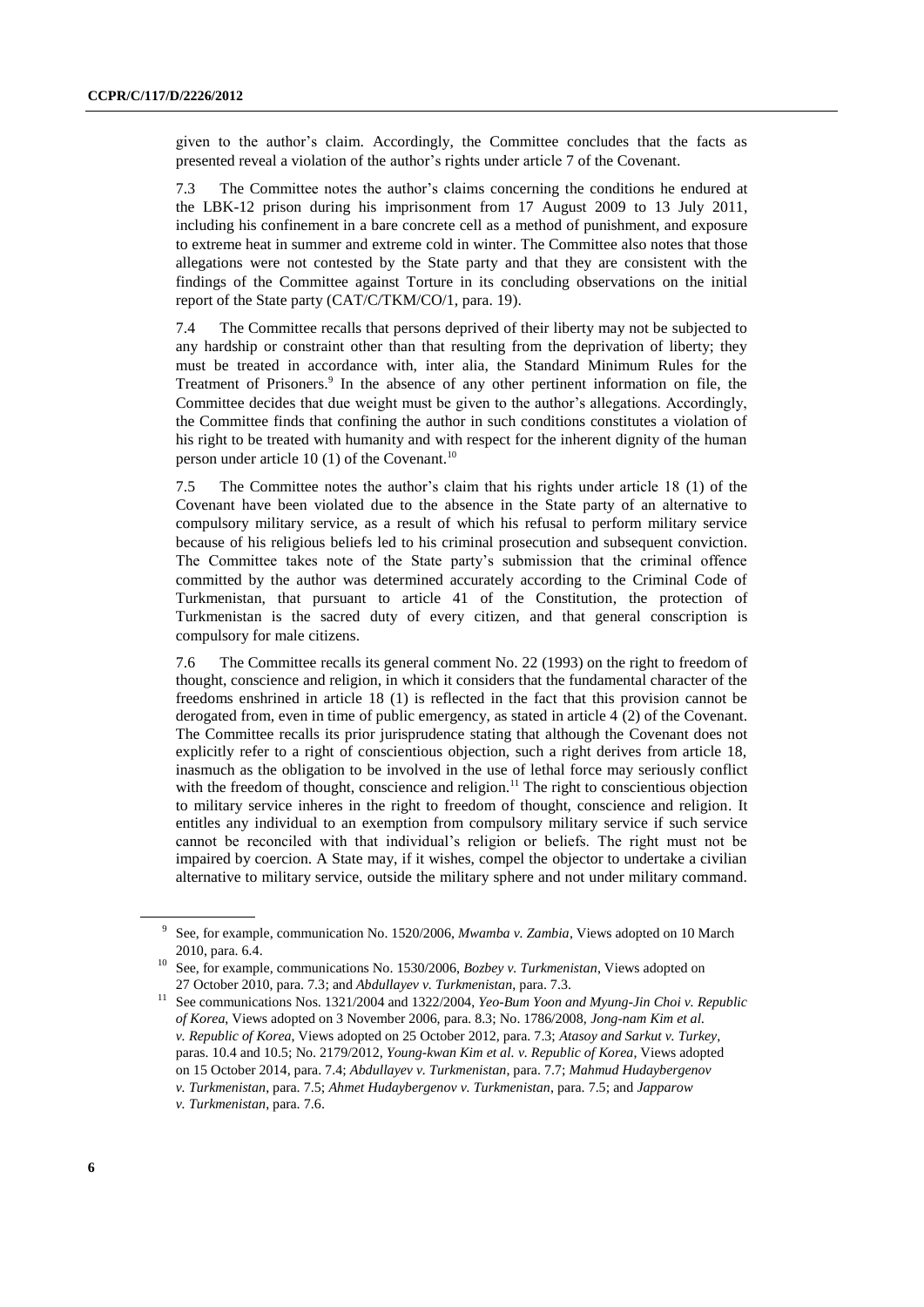The alternative service must not be of a punitive nature. It must be a real service to the community and compatible with respect for human rights.<sup>12</sup>

7.7 In the present case, the Committee considers that the author's refusal to be drafted for compulsory military service derives from his religious beliefs and that the author's subsequent conviction and sentence amounted to an infringement of his freedom of thought, conscience and religion in breach of article 18 (1) of the Covenant. In this context, the Committee recalls that repression of the refusal to be drafted for compulsory military service, exercised against persons whose conscience or religion prohibits the use of arms, is incompatible with article  $18$  (1) of the Covenant.<sup>13</sup> It also recalls that during the consideration of the State party's initial report under article 40 of the Covenant, the Committee expressed its concern that the Military Service and Military Duty Act, as amended on 25 September 2010, does not recognize a person's right to exercise conscientious objection to military service and does not provide for any alternative military service, and recommended that the State party, inter alia, take all necessary measures to review its legislation with a view to providing for alternative service.<sup>14</sup> Accordingly, the Committee finds that, by prosecuting and convicting the author for his refusal to perform compulsory military service due to his religious beliefs and conscientious objection, the State party has violated his rights under article 18 (1) of the Covenant.

8. The Committee, acting under article 5 (4) of the Optional Protocol, is of the view that the facts before it disclose a violation of the author's rights under articles 7, 10 (1) and 18 (1) of the Covenant.

9. In accordance with article 2 (3) (a) of the Covenant, the State party is under an obligation to provide the author with an effective remedy. This requires it to make full reparation to individuals whose Covenant rights have been violated. Accordingly, the State party is obligated, inter alia, to expunge the author's criminal record and to provide him with adequate compensation. The State party is also under an obligation to avoid similar violations of the Covenant in the future. In this connection, the Committee reiterates that the State party should revise its legislation in accordance with its obligation under article 2 (2) of the Covenant, in particular the Military Service and Military Duty Act, as amended on 25 September 2010, with a view to ensuring the effective guarantee of the right to conscientious objection under article 18 (1) of the Covenant. 15

10. Bearing in mind that, by becoming a party to the Optional Protocol, the State party has recognized the competence of the Committee to determine whether there has been a violation of the Covenant and that, pursuant to article 2 of the Covenant, the State party has undertaken to ensure to all individuals within its territory and subject to its jurisdiction the rights recognized in the Covenant and to provide an effective and enforceable remedy when it has been determined that a violation has occurred, the Committee wishes to receive from the State party, within 180 days, information about the measures taken to give effect to the Committee's Views. The State party is also requested to publish the present Views and to have them widely disseminated in the official language of the State party.

<sup>12</sup> See communications Nos. 1642-1741/2007, *Min-Kyu Jeong et al. v. Republic of Korea*, Views adopted on 24 March 2011, para. 7.3; *Jong-nam Kim et al. v. Republic of Korea*, para. 7.4; *Abdullayev v. Turkmenistan*, para. 7.7; *Mahmud Hudaybergenov v. Turkmenistan*, para. 7.5; *Ahmet Hudaybergenov v. Turkmenistan*, para. 7.5; and *Japparow v. Turkmenistan*, para. 7.6.

<sup>13</sup> See *Min-Kyu Jeong et al. v. Republic of Korea*, para. 7.4; *Jong-nam Kim et al. v. Republic of Korea*, para. 7.5; *Atasoy and Sarkut v. Turkey*, paras. 10.4 and 10.5; *Young-kwan Kim et al. v. Republic of Korea*, para. 7.4; *Abdullayev v. Turkmenistan*, para. 7.8; *Mahmud Hudaybergenov v. Turkmenistan*, para. 7.6; *Ahmet Hudaybergenov v. Turkmenistan*, para. 7.6; and *Japparow v. Turkmenistan*, para. 7.7.

<sup>&</sup>lt;sup>14</sup> See CCPR/C/TKM/CO/1, para. 16.<br><sup>15</sup> See communications No. 2010/2014

<sup>15</sup> See communications No. 2019/2010, *Poplavny v. Belarus*, Views adopted on 5 November 2015, para. 10; and No. 1992/2010, *Sudalenko v. Belarus*, Views adopted on 27 March 2015, para. 10.